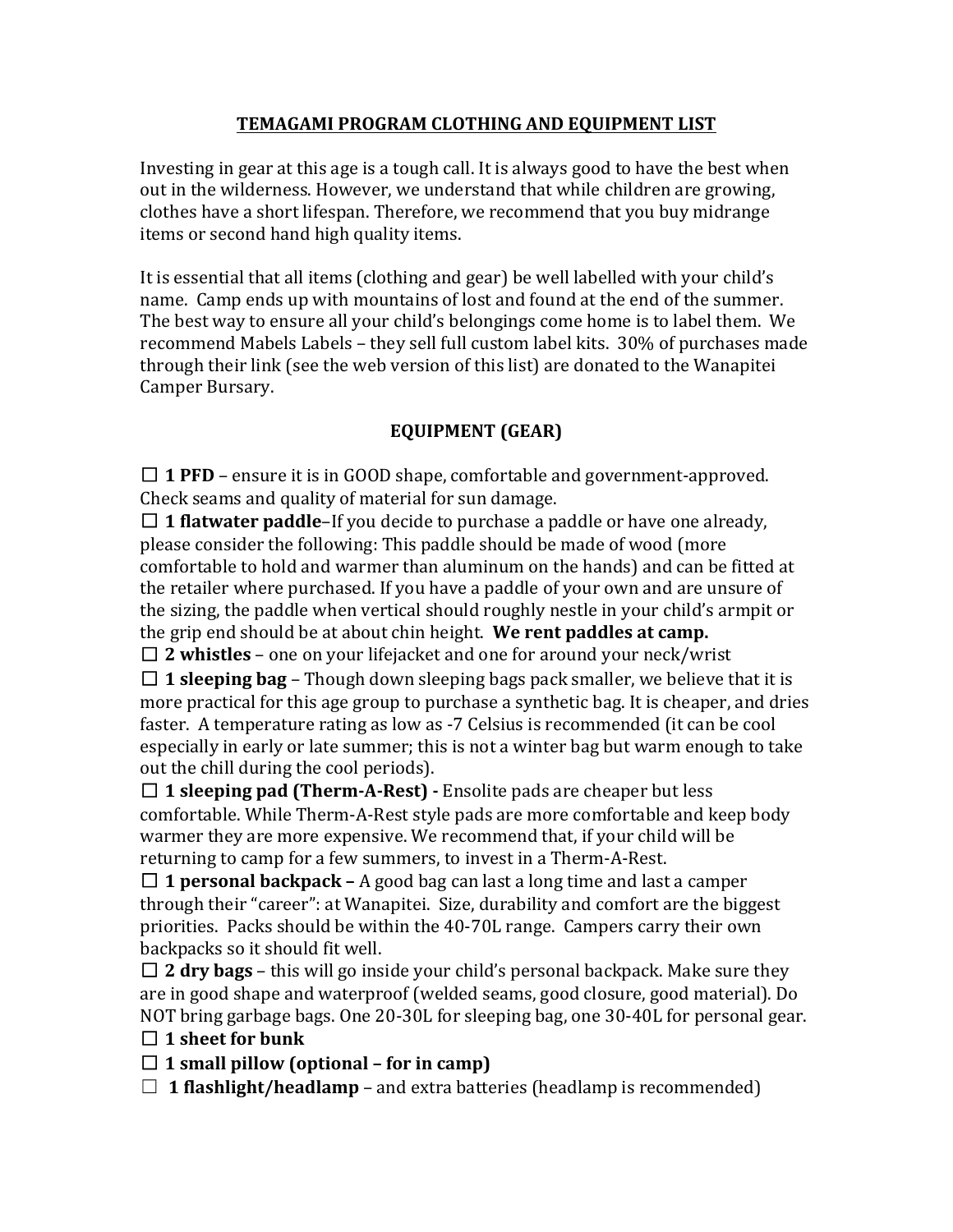$\Box$  **1** dish set (large mug, plate, knife, fork, spoon) in a mesh bag – metal or plastic, WELL LABELLED with camper name.

□ 1L water bottle – metal or Nalgene

## $\Box$  1 pair of sunglasses and attachment string

 $\Box$  1 towel

 $\Box$  **1 bug net for bed** – recommended for July campers. Can be purchased at MEC or Canadian Tire.

- □ 1 pair of sunglasses and attachment string
- $\Box$  1 towel

## **ESSENTIAL CLOTHING ITEMS FOR CANOE TRIP**

Cotton on trip is cumbersome and at times dangerous. When wet it uses the body's heat to dry itself causing the person wearing the cotton to become colder. Thus we ask that your child does not bring cotton on trip. We recommend that your child bring clothes made of quick dry or wicking materials. These clothes dry fast and keep your child warm. Good materials to look out for are fleece for sweaters, marina wool or polypropylene (example - Capilene from Patagonia) for long johns and shirts, and quick dry for shorts and pants. These rules about cotton apply to socks as well. Wool and SmartWool are good sock material. It is important to remember that there will be varied summer weather and temperatures, so you must prepare for a range of possibilities.

 $\Box$  **2 pairs of shoes** – one pair for day with good ankle support (does not necessarily mean a high ankle, but should have a good grip and be very sturdy). These shoes will be worn while portaging. Make sure they are broken in. Dry shoes for the evening can be lighter and less sturdy.

 $\Box$  **1 rain jacket** - Must be waterproof. Breathable is highly recommended, though not imperative.

 $\Box$  **1 pair rain pants** - Must be waterproof. Breathable is highly recommended, though not imperative. Rubber rain paints are sufficient. Rain pants are usually worn during the day when raining and at night to keep dry while on the campsite if it is raining.

 $\Box$  **1 bug jacket** – a baseball hat is recommended for under the bug jacket to keep the mesh away from the face.

□ 2 t-shirts

□ **2 long-sleeve shirts** – 1 quick-dry material, 1 base-layer (merino wool or polypropylene – ex. Capilene)

 $\Box$  **2** sweaters – one for light day use, one for warmth in the evening. Both **must** be wool or fleece, no cotton.

- $\Box$  **1 pairs of quick dry/light weight pants** no jeans or sweatpants.
- $\Box$  1 pairs of quick dry/light weight shorts
- $\Box$  **1 pair of long johns** merino wool or polyester not cotton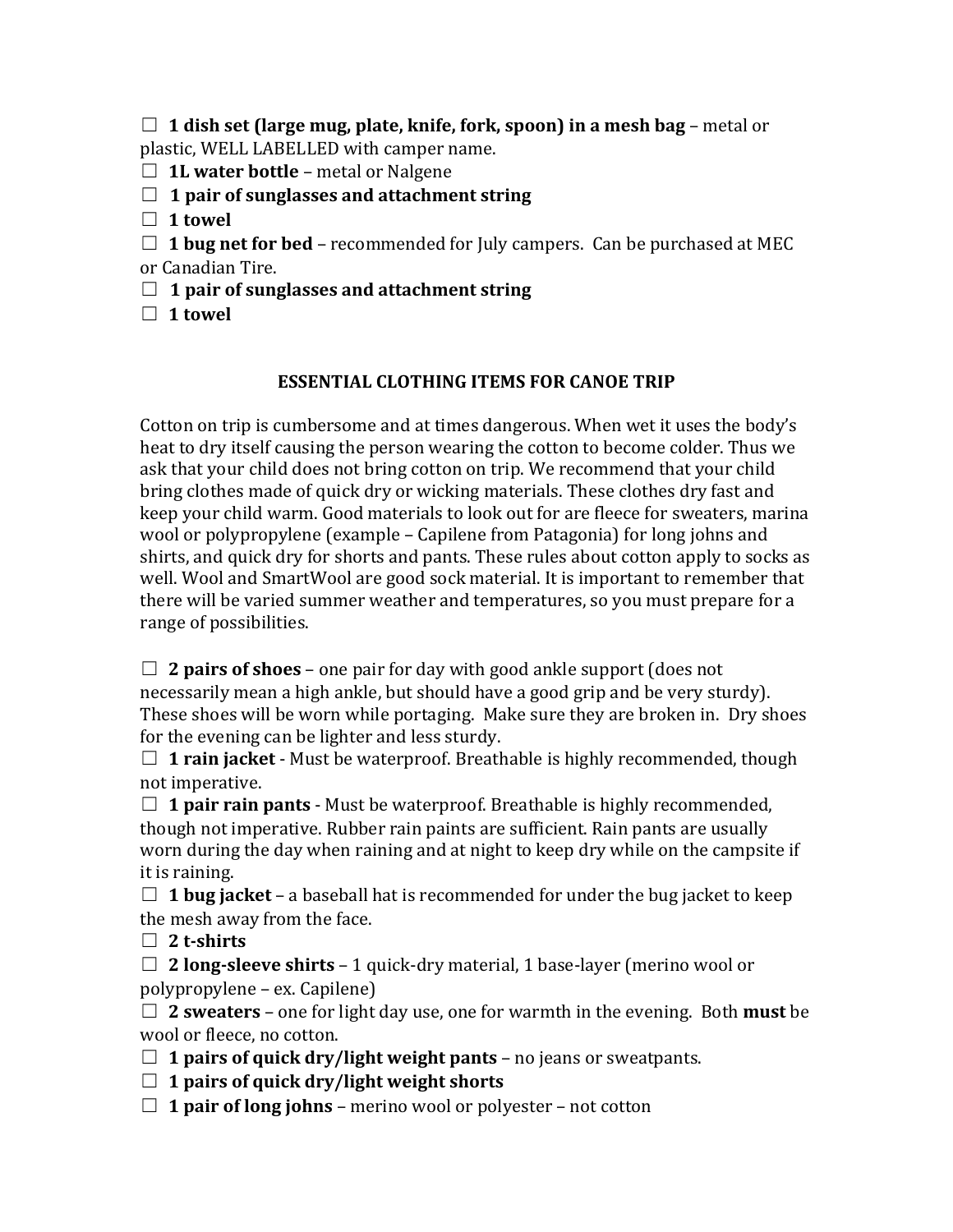$\Box$  **4 pairs of socks** – two for use during the day, two for dry use at night (at least two pairs should be wool)

- $\Box$  **6 pairs of underwear** quick dry/polyester if possible
- $\Box$  **1 sunhat** consider packing two if your child is prone to losing things.
- $\Box$  **1 toque** wool or fleece.
- □ 1 pair of mitts or gloves
- □ 1 bathing suit

#### **ESSENTIAL IN-CAMP CLOTHING ITEMS**

- $\Box$  **2 t-shirts/tank tops** can be cotton
- $\Box$  1 long sleeve shirt
- $\Box$  2 pairs of pants
- $\Box$  2 pairs of shorts
- □ 7 pairs of underwear
- ☐ **2 pairs pyjamas**
- $\Box$  **5 pairs of socks** can be cotton

#### **TOILETRIES**

- $\Box$  **Sunscreen** must have, should be waterproof
- $\Box$  Lip balm with SPF
- □ **Insect repellent**
- □ Toothbrush and toothpaste
- $\Box$  Sanitary products
- $\Box$  **Soap** liquid, biodegradable soap (i.e. Campsuds).
- ☐ **Contact solution/extra contacts/extra glasses**
- $\Box$  **Personal medications** should be given to the camp staff at the bus before boarding or, if you are driving to camp, to the camp office.

#### **OPTIONAL ITEMS**

- $\Box$  **1 pair sandals** sturdy Teva or Chacos. No leather or flip flops.
- ☐ **Fishing gear**
- $\Box$  **Reading/writing material** include a list of addresses or pre-addressed envelopes for letters home.
- $\Box$  1 small, quick dry towel
- □ 1 camera and waterproof case
- □ Sewing kit
- □ Musical instrument
- □ Playing cards
- $\Box$  **Favourite stuffed animal**